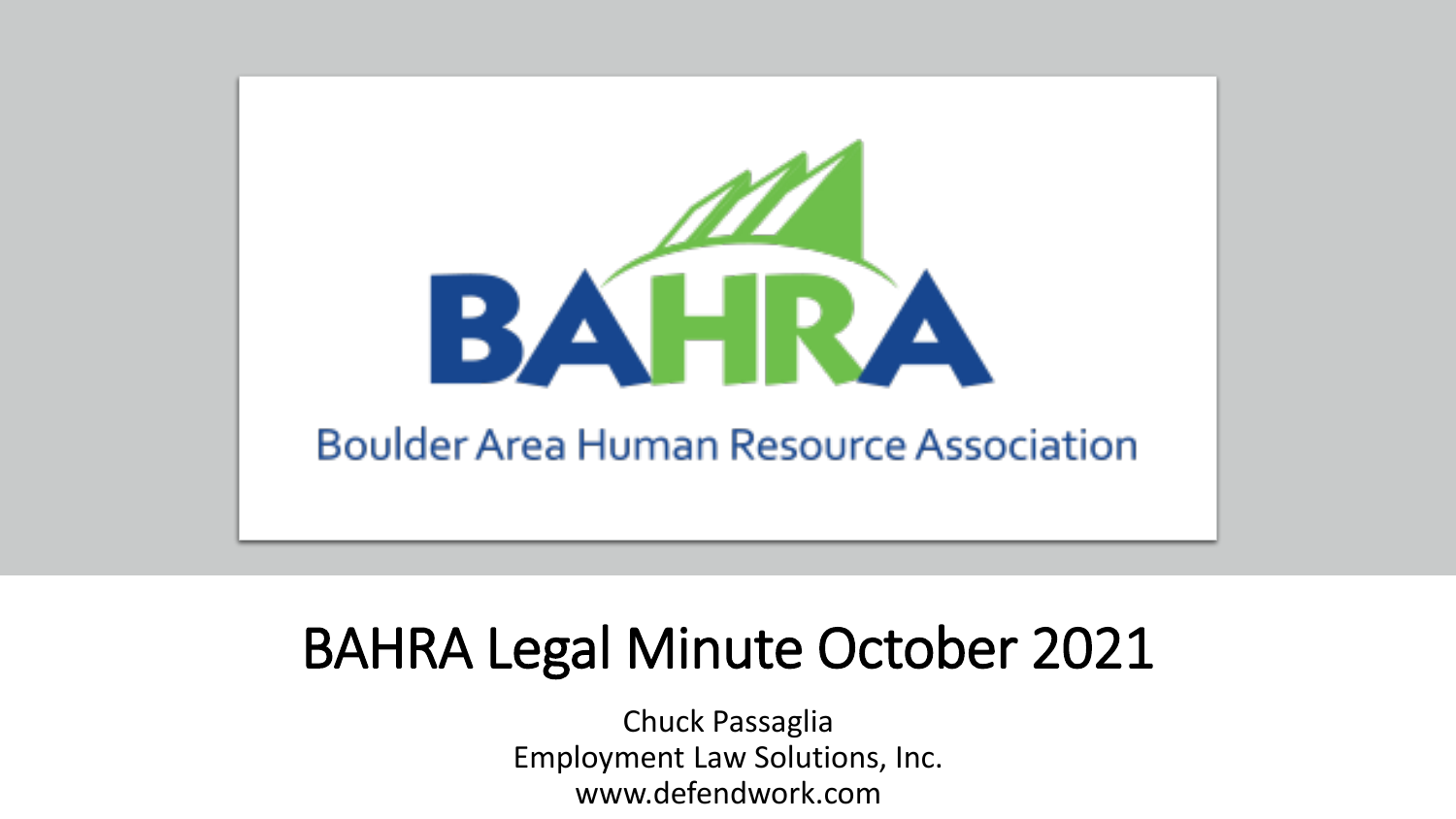# A vaccine federal compliance update

- » **December 8, 2021**: Employees of federal contractors/ subcontractors must be fully vaccinated
- » **November, 22, 2021**: Federal employees must be fully vaccinated
- » **Any week now**: OSHA expected to publish Emergency Temporary Standard implementing vaccine mandate for private employers with 100+ employees
	- » Many unanswered qq: How do you count the 100? Are remote workers excluded? Who pays for tests or time to get vaccinated? Exceptions for disabilities and religion? How will employers track vaccines and tests?
	- » Already challenged in court, no idea if, or when, ETS could go into effect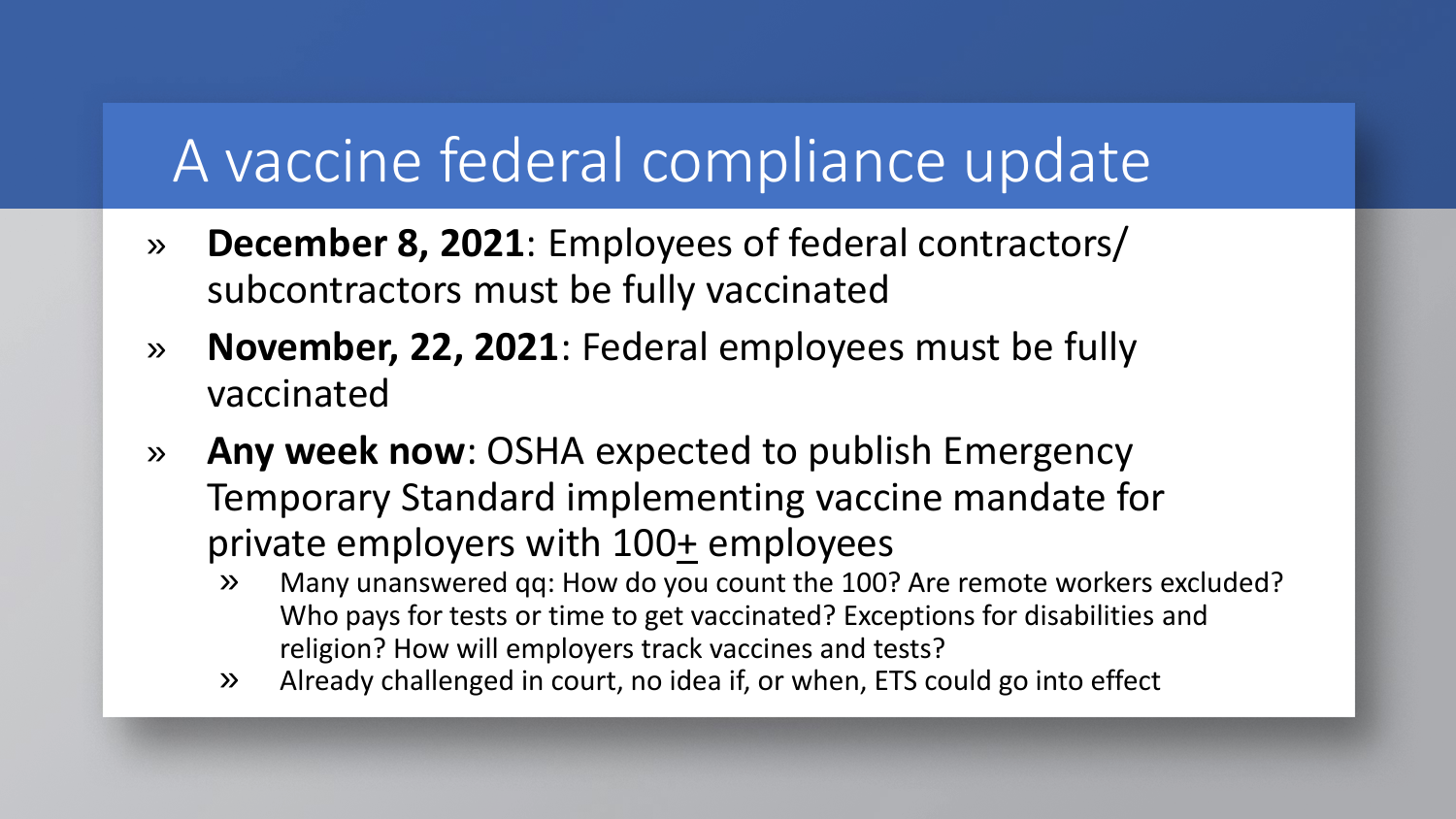# Considering vaccine surcharges? You bet

- » October 2021: DOL and HHS issued FAQ clarifying that employers:
	- » Can incentivize employees by offering discounts on monthly insurance premiums for vaccinated employees
	- » Can impose insurance "surcharges" for unvaccinated employees (for reasons other than due to a medical condition)
- » Must comply with HIPAA wellness guidelines, including allowing a reasonable alternative standard to qualify for the discount on health insurance premiums (e.g., medically inadvisable to be vaccinated due to an existing medical condition); and incentive award (or penalty) cannot be more than 30% of the total cost of employee-only coverage; employer must pay for vaccine shots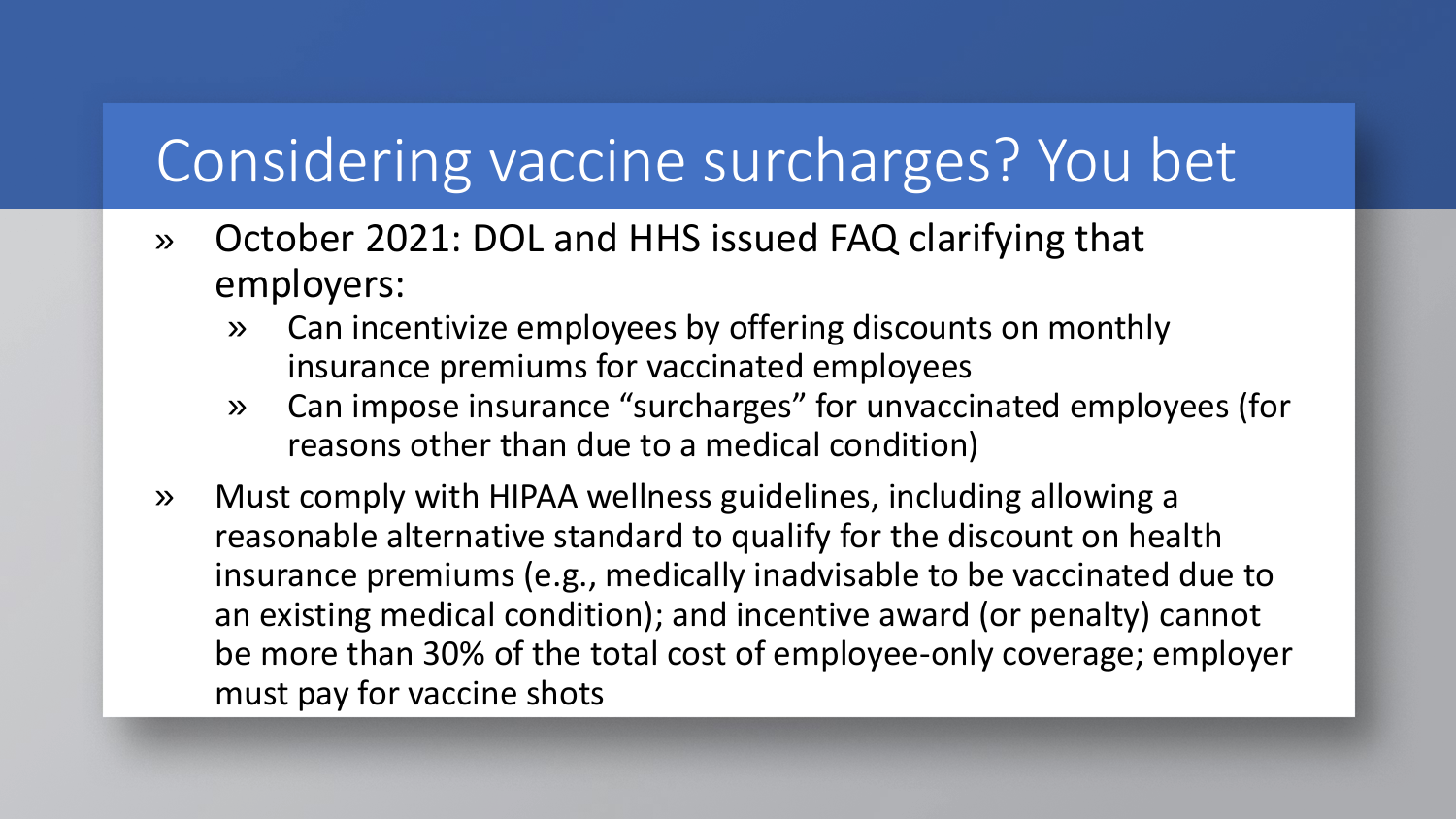#### Note to HR: Remind employees that e-mails/texts last forever . . . and can have employment consequences